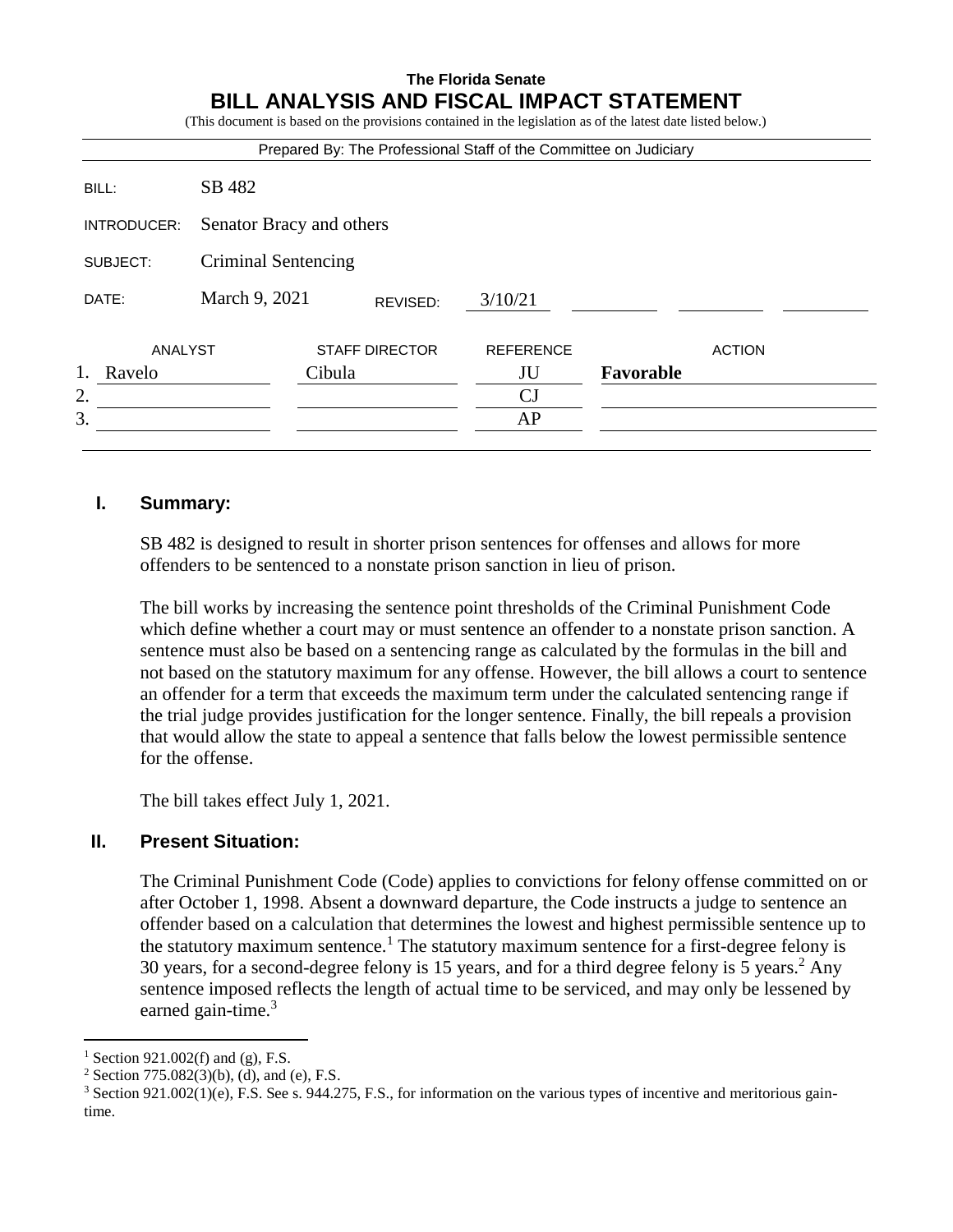The Code assigns points based on the severity of the offenses as well as certain aggravating factors.<sup>4</sup> The Code calls for a nonstate prison sanction if the offender scores below 45 points, unless the sentencing judge finds that a term of imprisonment is otherwise appropriate. 5 If the total sentence points exceed 44 points, the lowest permissible sentence *in prison* months is calculated by subtracting 28 points from the total sentence points and decreasing the remaining total by 25 percent. If an inmate were to score 50 points, for example, the inmate would score for a minimum of 16.5 months in prison. If an offense has a mandatory minimum term that is greater than the scored lowest permissible sentence, the mandatory minimum term supersedes the lowest permissible sentence scored.<sup>6</sup>

#### *Gain-time*

Gain-time is used to encourage inmate rehabilitation and behavior by awarding deductions to a court-ordered sentence based on participation in certain activities while incarcerated.<sup>7</sup> Certain felonies, including sexual battery, murder, and false imprisonment, are ineligible for gain-time if the inmate was convicted on or after October 1,  $2014<sup>8</sup>$  Likewise, those sentenced to life imprisonment are ineligible for gain-time.<sup>9</sup> Even with gain-time, however, an inmate must still serve at least 85 percent of his or her term of imprisonment.<sup>10</sup> Thus, sentences imposed under the Code may be decreased by gain-time earned by an offender while imprisoned.

#### *Example*

A primary offense of aggravated battery,<sup>11</sup> a second degree felony, automatically scores 22 points under the Code.<sup>12</sup> Additional points may be added depending on the victim's injury. A "slight" injury would add an additional 4 points, a "moderate" injury would add an additional 18 points, while a "severe" injury would add an additional 40 points. If the offender committed the offense with a firearm, an additional 18 points are automatically added as an enhancement. Assuming no additional points are added based on the offenders history or other aggravating factors, the minimum score for an offender convicted of aggravated battery would be 26 points if the victim's injuries were "slight," 40 points if the victim's injuries were "moderate," or 62 points if the injuries were "severe." If the offender used a firearm during the commission of the offense, an additional 18 points would be added, increasing this range to 44, 58, and 80 respectively. Thus, a "moderate" or "severe" injury based on an aggravated battery where the offender used a firearm during the commission of the crime, would score more than 44 sentence points, making the offender eligible for a term of imprisonment under the Code.

 $\overline{a}$ 

 $10$  Section 944.275(4)(f), F.S.

 $<sup>11</sup>$  Aggravated battery is a battery where the offender "intentionally or knowingly causes great bodily harm, permanent</sup> disability, or permanent disfigurement" or commits a battery on a pregnant person, or while using a deadly weapon. Section 784.045, F.S.

<sup>4</sup> Section 921.0024, F.S.

<sup>5</sup> Section 921.0024(2), F.S.

<sup>6</sup> Fla. R. Crim. P. 3.704(d)(27).

<sup>7</sup> Section 944.275(1), F.S.

<sup>8</sup> Section 944.275(4)(e), F.S., refers to certain offenses that are ineligible for gain-time, including murder, false imprisonment, kidnapping, sexual battery, computer pornography, traveling to meet a minor for the purpose of unlawful sexual conduct, and lewd and lascivious offenses committed upon or in the presence of a minor, elderly, or disabled person.  $9$  Section 775.082(4)(f), F.S.

<sup>12</sup> Section 921.0023(2) F.S. and s. 921.0024, F.S.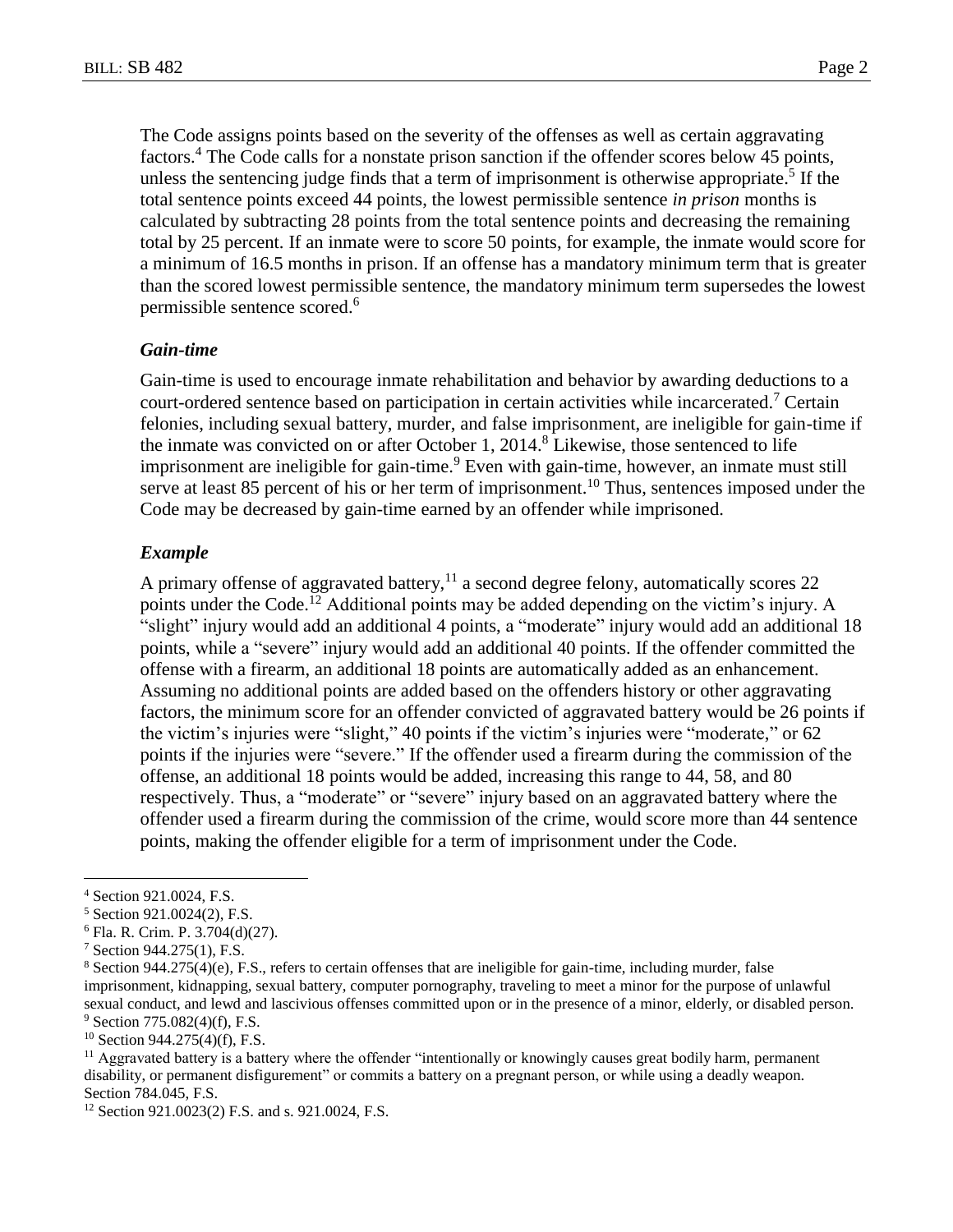Certain offenses where the "victim injury" results in death, automatically qualify for a term of imprisonment.<sup>13</sup> Likewise, offenses involving sexual contact or penetration automatically add 40 or 80 points respectively,  $^{14}$  both of which would meet the minimum 45 points necessary for a recommended term of imprisonment when combined with the primary offense score.

## **III. Effect of Proposed Changes:**

The bill will increase the offense score that is generally necessary to sentence an offender to prison based on the sentencing worksheet used under the Criminal Punishment Code. Specifically, the required score that would make an offender eligible for a term of imprisonment is increased from 45 points to 53 points. Additionally, the bill bases the maximum term of imprisonment on a calculation using the points scored as opposed to the statutory maximum for the offense.

Moreover, the bill provides formulas for calculating the sentencing range for an offense. An offender who scores 56 points, for example, would have a recommended term of imprisonment between 15 and 25 months. Currently, the maximum is based on the statutory maximum for the offense committed, and the lowest permissible sentence for an offense resulting in 56 sentence points is 21 months in prison.

The bill requires the sentencing judge to explain any departure above the recommended sentence scored under the Code. Additionally, the bill declares that sentencing is guided by the "recommended sentencing range under the code, which is from the lowest permissible sentence to the highest recommended prison sentence."

Under the penalty structure in existing s. 775.082(10), F.S., a court generally may not sentence an offender convicted of a third-degree felony to prison if the total sentence points are 22 or fewer. The bill increases this threshold to 44 sentence points. Accordingly, unless a court makes written findings that a nonstate prison sanction would present a danger to the public, the offender scoring 44 or fewer sentence points must be sentenced to a nonstate prison sanction.

The bill repeals language that specifies that a sentence may only be appealed if the sentence is either *below* the lowest permissible sentence under the Code or *over* any statutory maximum. By repealing the provision, the bill may allow appeals by an offender on the basis that a sentence imposed is longer than that specified by the sentencing range for an offense without sufficient justification by the trial court judge.<sup>15</sup> The bill does not affect the ability or right of an offender to appeal a sentence based on other statutory or constitutional grounds.

 $\overline{a}$ 

<sup>&</sup>lt;sup>13</sup> A "victim injury" of death automatically scores 120 points, increasing to 240 points if the death is based on a  $2<sup>nd</sup>$  degree murder conviction. Section 921.0024(1)(a), F.S.

<sup>14</sup> *Id.*

<sup>&</sup>lt;sup>15</sup> Specifically, courts have concluded Section  $921.002(1)(h)$ , F.S., "does not prohibit all appeals by a defendant, but rather grants the state the right to appeal a *departure* sentence, defining a departure sentence as one that is less than the calculated lowest permissible sentence." *Peterson v. State*, 775 So. 2d 376, 379 (Fla. 4th DCA 2000). Additionally "in order to challenge a sentence which is within the statutory maximum, it is now necessary for a defendant to argue vindictiveness." *Willingham v. State*, 781 So. 2d 512, 514 (Fla. 5th DCA 2001).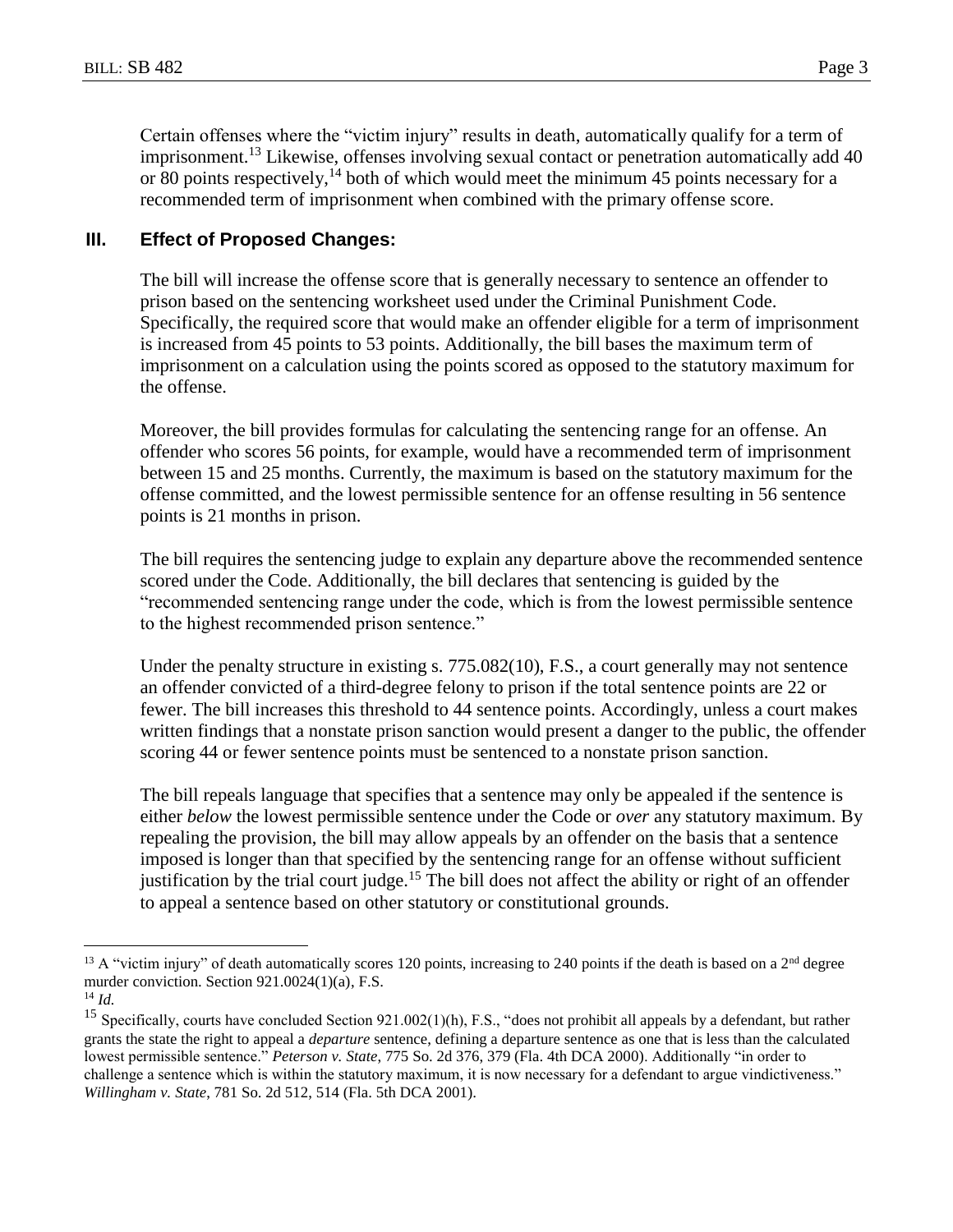The bill has an effective date of July 1, 2021.

# **IV. Constitutional Issues:**

A. Municipality/County Mandates Restrictions:

None.

B. Public Records/Open Meetings Issues:

None.

C. Trust Funds Restrictions:

None.

D. State Tax or Fee Increases:

None.

E. Other Constitutional Issues:

None.

## **V. Fiscal Impact Statement:**

A. Tax/Fee Issues:

None.

B. Private Sector Impact:

SB 482 may impact private entities that are contracted with the Department of Corrections to provide services to those serving a term of imprisonment. Any reduction in prison capacities due to the reduction in eligible prison sanctions may affect the amount of services needed from these providers. Conversely, any contracted providers who provide services, such as substance abuse treatment, to offenders serving a nonprison sanction may see additional demands for services due to an increase in offenders serving nonstate prison sanctions.

C. Government Sector Impact:

The bill will likely decrease prison funding needs due to a reduction in prison populations. More offenders will likely be diverted to nonprison sanctions such as probation and substance abuse treatment, which will increase the workload for these programs.